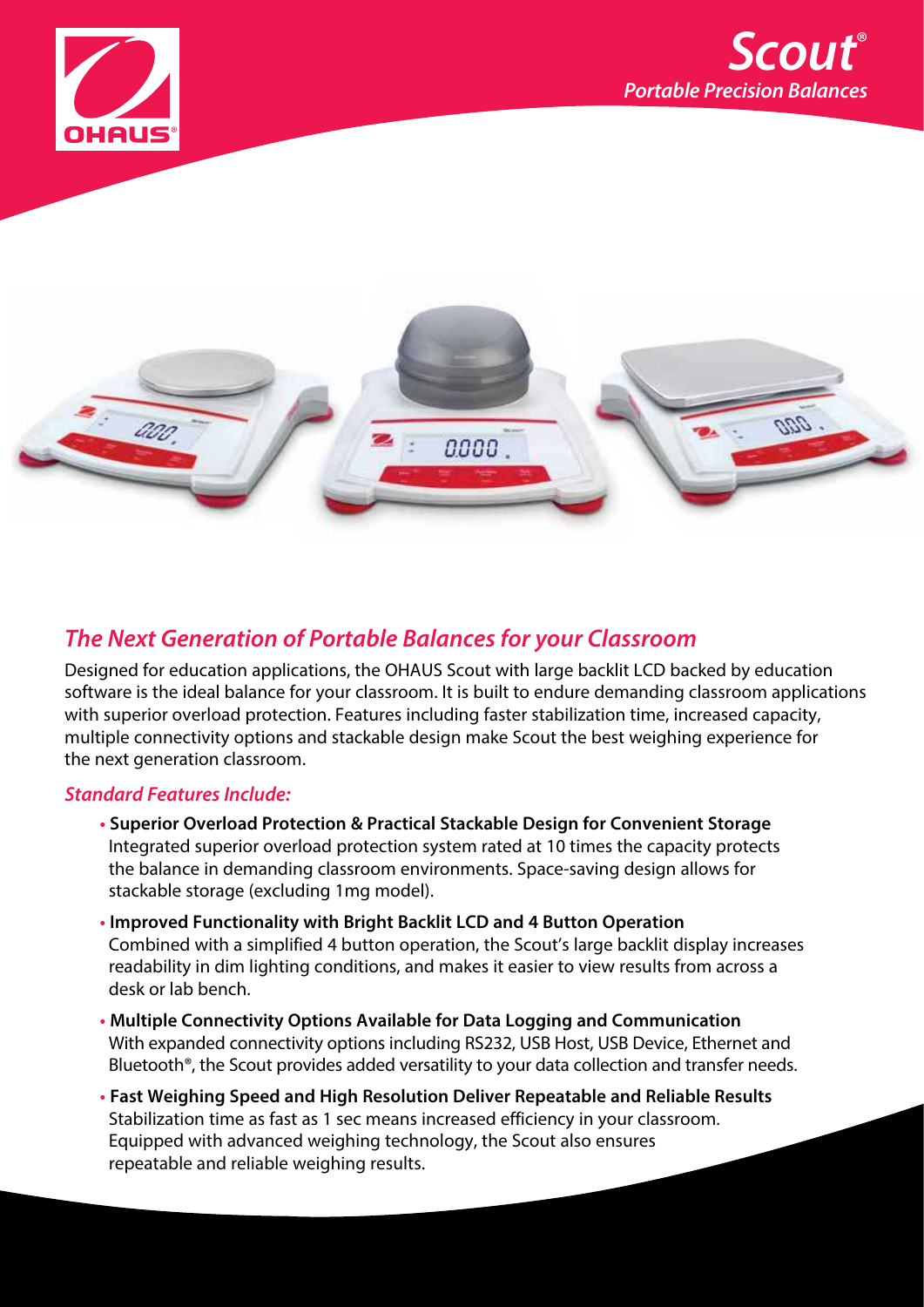# **Scout**® **Portable Precision Balances**

#### **Scout can Handle Demanding Classroom Environments**

The superior mechanical overload protection system of the Scout is comprised of a high-strength stainless steel pan and an impact-resistant plastic pan support. This enables the balance to safely withstand loads up to 10 times its rated capacity, and survive in demanding classroom environments where capacity may be frequently exceeded. Scout's unique stacking and storage cover allows the balance to be safely stored away when not in use. The integrated transportation lock protects the load cell from damage during stacking storage and transportation.

#### **User-Friendly Experience Guaranteed with Backlit Display and 4-Button Operation**

4 clearly marked buttons remove complexity, and guide you quickly and easily through balance setup, unit of measure changes, calibration and more. Poor lighting in the lab or classroom is not an issue with the new Scout. The large, bright backlit LCD display improves readability in conditions where lighting is poor, and makes it easy to see the weighing results from a distance.

### **Expanded Connectivity Options Allow for a More Modern Weighing Experience**

Scout has multiple connectivity options – RS232, USB Host, USB Device, Ethernet and Bluetooth®\*. With expanded connectivity options, the OHAUS Scout offers more versatility for convenient data logging, communication and remote functionality. Utilize the Bluetooth accessory to remotely control the balance from your mobile device or tablet for Android™\*\*. Perform functions such as Zero, Tare, Print, Power Off and more. With the USB Host option, you can simply save and transfer data from the balance to a USB drive.

## **Increased Efficiency and Productivity in your Facility**

It's all about accuracy and efficiency with the OHAUS Scout balance. Stabilization time as fast as 1 second combined with high resolution deliver extremely precise and repeatable weighing results that you can count on time and time again. This makes the Scout ideal for routine experiments and other weighing applications in your classroom.

#### **Draftshield Model Available**

Scout's ingenious draftshield (1mg model only) was designed with an easy to remove top cover piece. This serves as a wind protection ring which keeps the weighing surface stable in rough environments, while maintaining weighing speed.

\* The Bluetooth word mark and logos are registered trademarks owned by Bluetooth SIG, Inc. and any use of such marks by OHAUS is under license. \*\*Android is a trademark of Google Inc.







*Scout shown with optional Density Determination Kit*

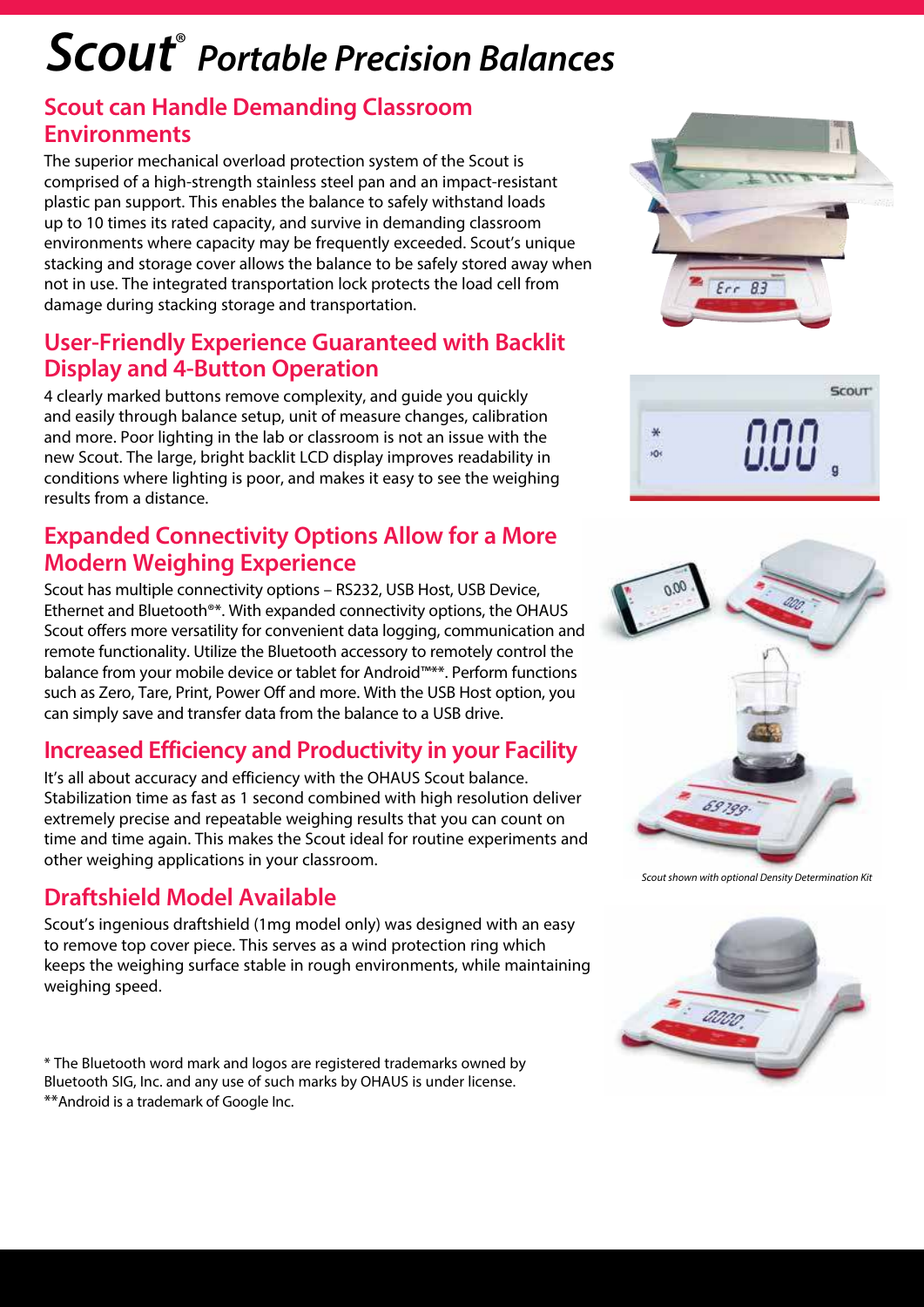

**Stackable Design** Space-saving design allows for stackable storage (excludes mg models)



**Connectivity**

Expanded connectivity options including RS232, USB Host, USB Device, Ethernet and Bluetooth®



**Weigh Below Hook** The integral weigh below hook on the bottom of the Scout allows for density determination or specific gravity calculations



**Security Slot** Integrated security slot prevents theft



High contrast LCD Display shows weight and application data clearly, even in poor lighting conditions

## **Built-in Application Modes**

- **Weighing**—Determines the weight of items on the pan in the selected unit of measure.
- **Density Determination**—Determines density of solids or liquid. With the integrated weigh below hook, it is

**Lockswitch** The Scout can be locked into a specific configuration using the lockswitch

possible to perform specific gravity tests for objects that cannot be easily placed on the weighing pan.

**• Mole Weighing**—Measures the weight of a sample and calculate it into Moles automatically.

## **Outline Dimensions**